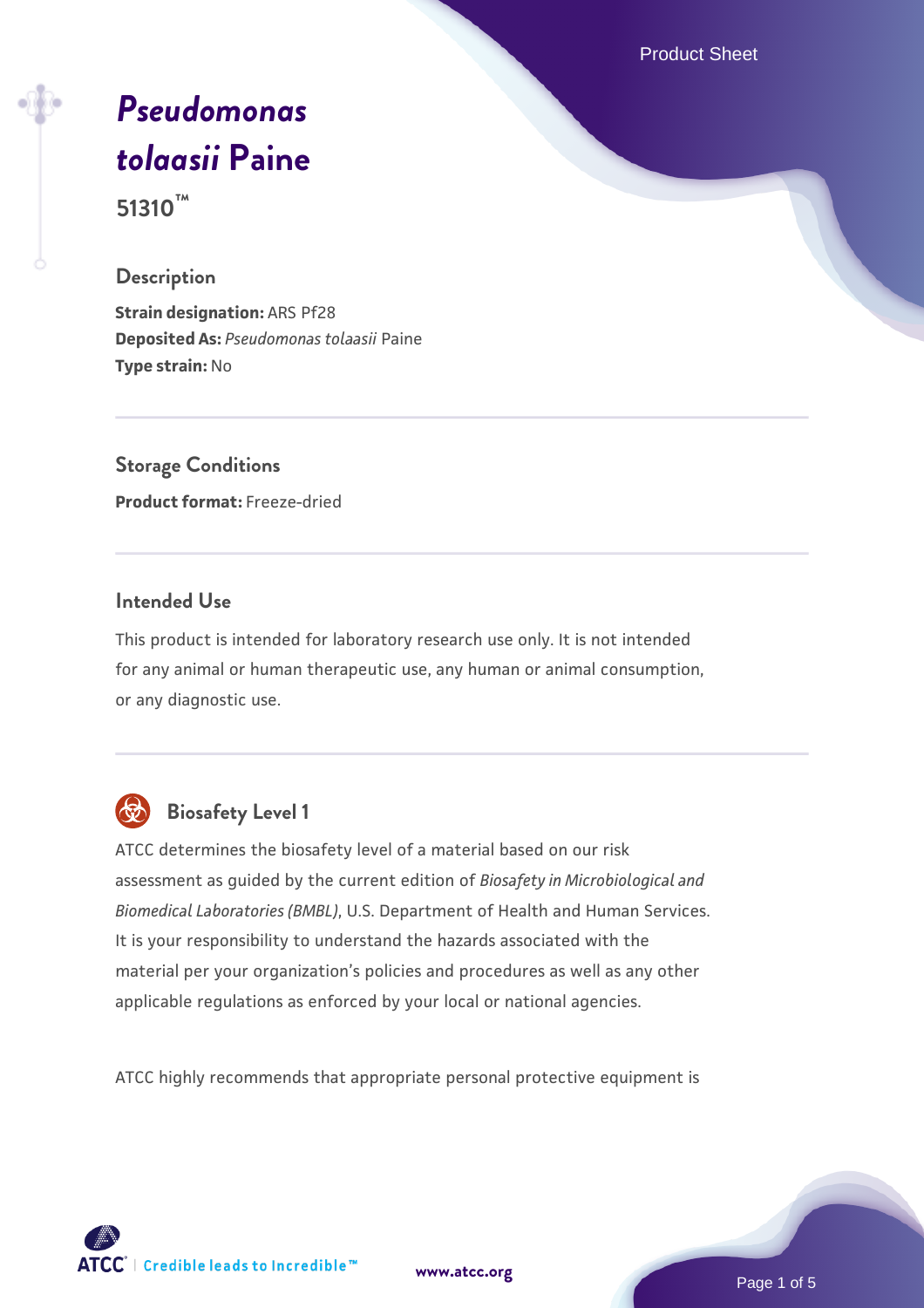always used when handling vials. For cultures that require storage in liquid nitrogen, it is important to note that some vials may leak when submersed in liquid nitrogen and will slowly fill with liquid nitrogen. Upon thawing, the conversion of the liquid nitrogen back to its gas phase may result in the vial exploding or blowing off its cap with dangerous force creating flying debris. Unless necessary, ATCC recommends that these cultures be stored in the vapor phase of liquid nitrogen rather than submersed in liquid nitrogen.

# **Certificate of Analysis**

For batch-specific test results, refer to the applicable certificate of analysis that can be found at www.atcc.org.

# **Growth Conditions Medium:**  [ATCC Medium 1213: King medium B](https://www.atcc.org/-/media/product-assets/documents/microbial-media-formulations/atcc-medium-1213.pdf?rev=26ce21b02d574c68b21db204ddc4f350) **Temperature:** 30°C

# **Material Citation**

If use of this material results in a scientific publication, please cite the material in the following manner: *Pseudomonas tolaasii* Paine (ATCC 51310)

# **References**

References and other information relating to this material are available at

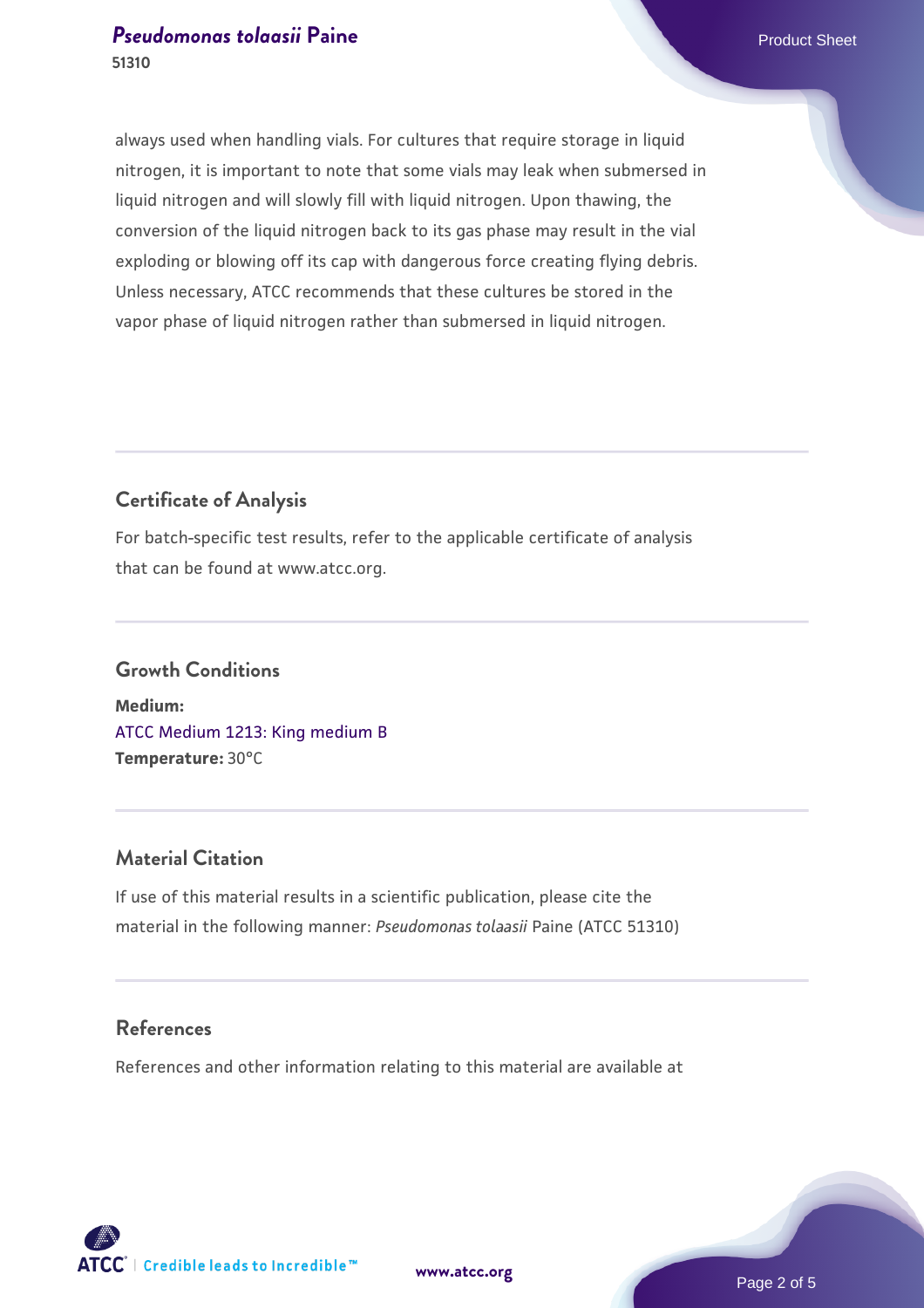www.atcc.org.

# **Warranty**

The product is provided 'AS IS' and the viability of ATCC® products is warranted for 30 days from the date of shipment, provided that the customer has stored and handled the product according to the information included on the product information sheet, website, and Certificate of Analysis. For living cultures, ATCC lists the media formulation and reagents that have been found to be effective for the product. While other unspecified media and reagents may also produce satisfactory results, a change in the ATCC and/or depositor-recommended protocols may affect the recovery, growth, and/or function of the product. If an alternative medium formulation or reagent is used, the ATCC warranty for viability is no longer valid. Except as expressly set forth herein, no other warranties of any kind are provided, express or implied, including, but not limited to, any implied warranties of merchantability, fitness for a particular purpose, manufacture according to cGMP standards, typicality, safety, accuracy, and/or noninfringement.

## **Disclaimers**

This product is intended for laboratory research use only. It is not intended for any animal or human therapeutic use, any human or animal consumption, or any diagnostic use. Any proposed commercial use is prohibited without a license from ATCC.

While ATCC uses reasonable efforts to include accurate and up-to-date information on this product sheet, ATCC makes no warranties or representations as to its accuracy. Citations from scientific literature and patents are provided for informational purposes only. ATCC does not warrant that such information has been confirmed to be accurate or complete and



**[www.atcc.org](http://www.atcc.org)**

Page 3 of 5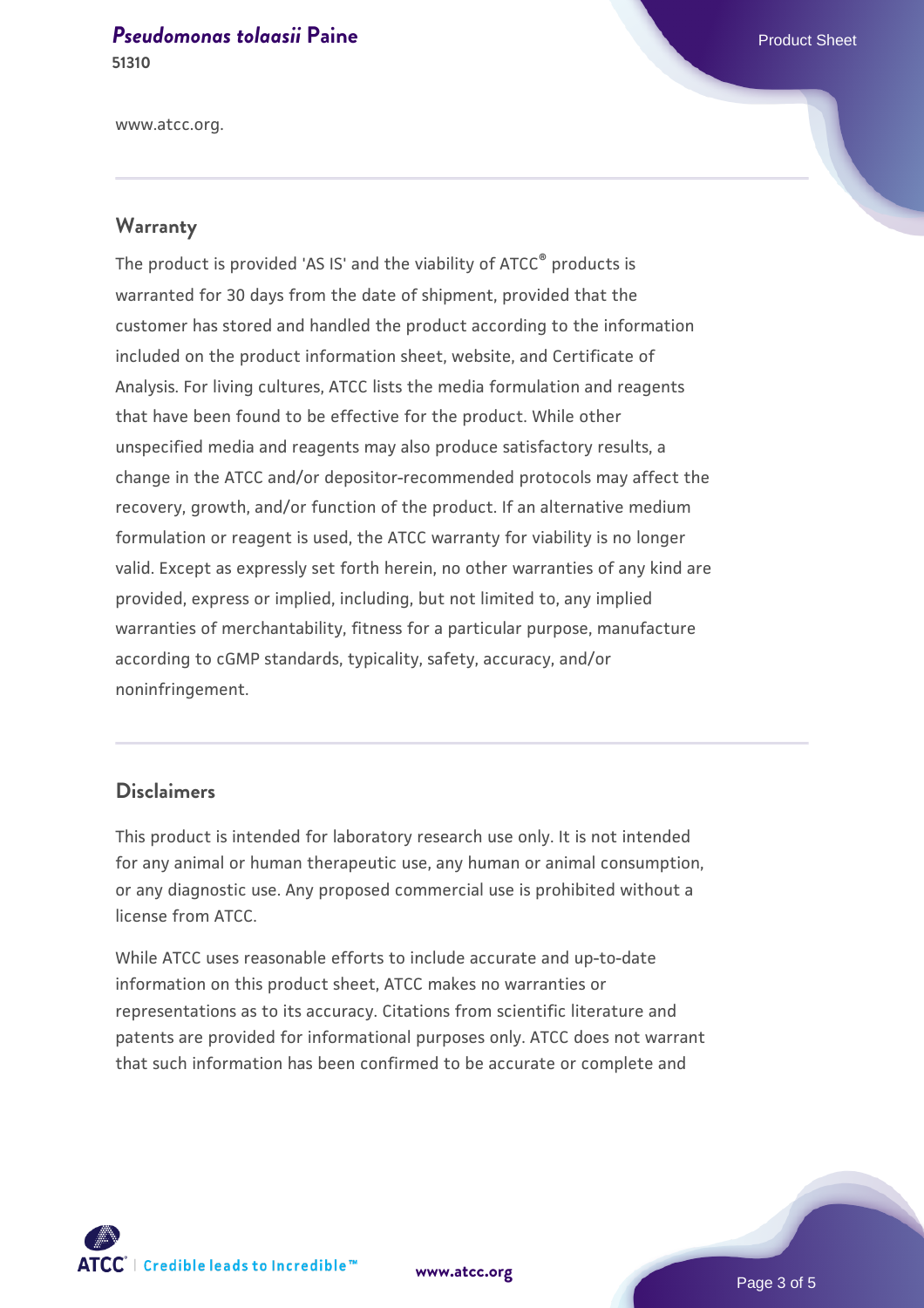the customer bears the sole responsibility of confirming the accuracy and completeness of any such information.

This product is sent on the condition that the customer is responsible for and assumes all risk and responsibility in connection with the receipt, handling, storage, disposal, and use of the ATCC product including without limitation taking all appropriate safety and handling precautions to minimize health or environmental risk. As a condition of receiving the material, the customer agrees that any activity undertaken with the ATCC product and any progeny or modifications will be conducted in compliance with all applicable laws, regulations, and guidelines. This product is provided 'AS IS' with no representations or warranties whatsoever except as expressly set forth herein and in no event shall ATCC, its parents, subsidiaries, directors, officers, agents, employees, assigns, successors, and affiliates be liable for indirect, special, incidental, or consequential damages of any kind in connection with or arising out of the customer's use of the product. While reasonable effort is made to ensure authenticity and reliability of materials on deposit, ATCC is not liable for damages arising from the misidentification or misrepresentation of such materials.

Please see the material transfer agreement (MTA) for further details regarding the use of this product. The MTA is available at www.atcc.org.

## **Copyright and Trademark Information**

© ATCC 2021. All rights reserved. ATCC is a registered trademark of the American Type Culture Collection.

#### **Revision**

This information on this document was last updated on 2021-05-19

# **Contact Information**



**[www.atcc.org](http://www.atcc.org)**

Page 4 of 5